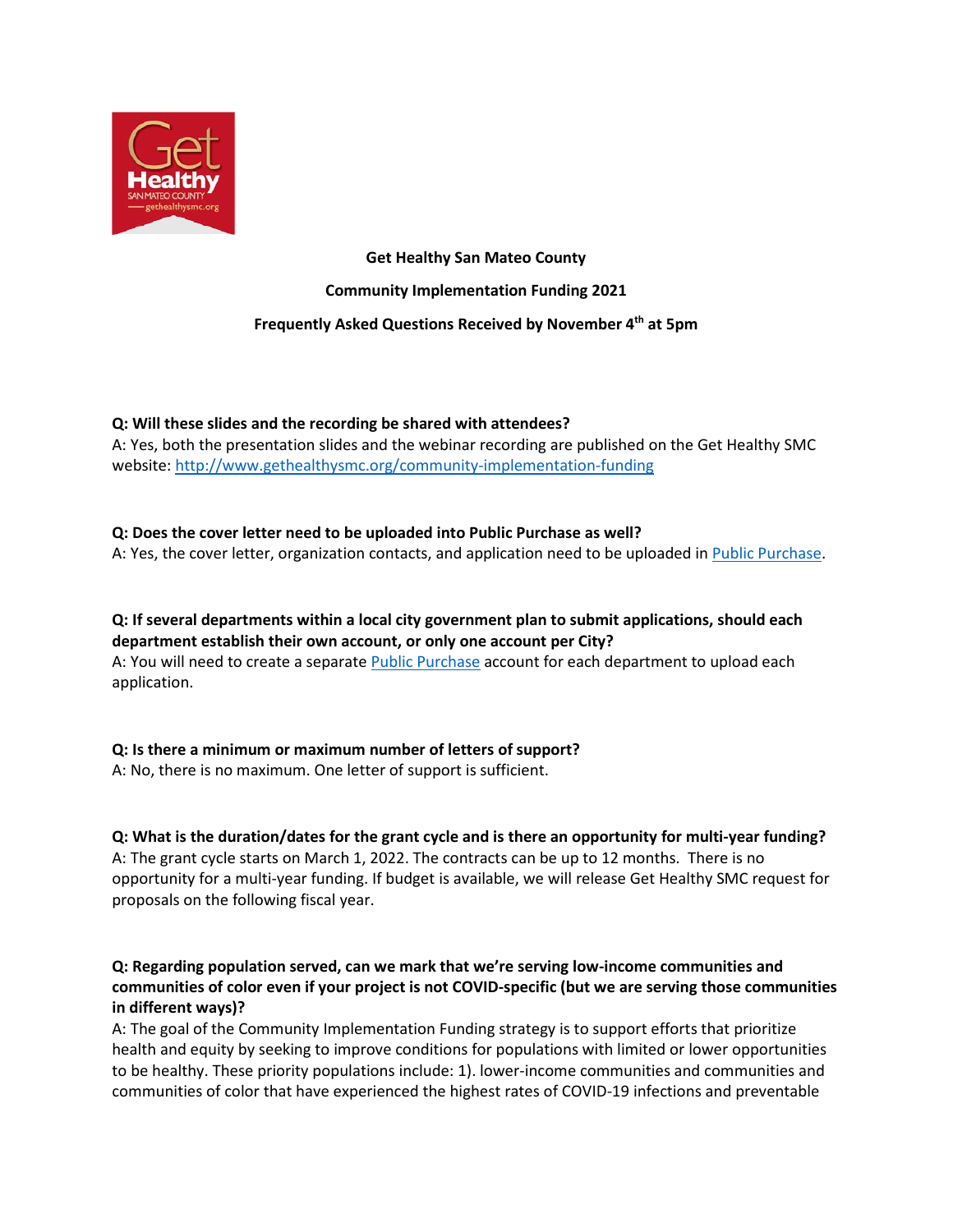health issues in San Mateo County, and 2). older adults, underserved children and youth, and people with disabilities, who face very specific challenges to healthful living.

#### **Q: Is "Mental Health" one of the areas covered as I did not see/hear this expressly called out?**

A: All of Get Healthy SMC priority areas are linked to the mental well-being and health of priority populations. But this year, based on community partners survey, we added an objective under Healthy Neighborhoods that refers to creating a sense of belonging and community building. This objective doesn't call mental health out explicitly, but it is supposed to address the concern of community members who have experienced isolation throughout the pandemic, and that isolation has translated to higher rates of substance abuse. We are seeking proposals who can address the root causes of these health outcomes.

Under Healthy Schools, we have funded projects that support the mental health and well-being of students by implementing restorative justice practices and social and emotional learning curriculums.

**Q: We get the feeling you are looking for change in a large amount of people impacting hundreds even thousands. Our organization is the California Clubhouse, and its impact numbers are considerably smaller than that. For example, we have 150 members whose lives are impacted by severe mental illness where their lifespan, because of their serious mental illness is curtailed by 25 years. They die 25 years sooner than say you or I. So would an organization whose numbers are what I just described be considered.**

A: Any proposal that describes how the project meets one or more Get Healthy SMC objectives and aims to change health outcomes by advancing policy or system change for one or more of the three priority populations will be considered. If your project could impact or be a model to impact a larger number of the priority populations, that project would be considered.

#### **Q: At the end of the webinar, will you post the link of where this presentation can be found so that I can share this.**

A: The RFP and an example of the application and the recording of the webinar can be found on the Get Healthy SMC webpage:<http://www.gethealthysmc.org/community-implementation-funding>

#### **Q: How many projects will get funded? Just one?**

A: The number of projects to be funded depends on the number of applications submitted, the amount of funding requested, and if they meet the funding criteria. We typically fund between 5 to 8 projects and look to fund projects under the different priority areas (healthy housing, healthy schools, healthy neighborhoods, and in different geographic areas with priority populations in mind. This year we have additional funds that will help us address the inequitable living conditions that have led lower-income communities and communities of color to experience higher rates of COVID-19 infections and hospitalizations.

#### **Q: Can you repeat the minimum and maximum funding?**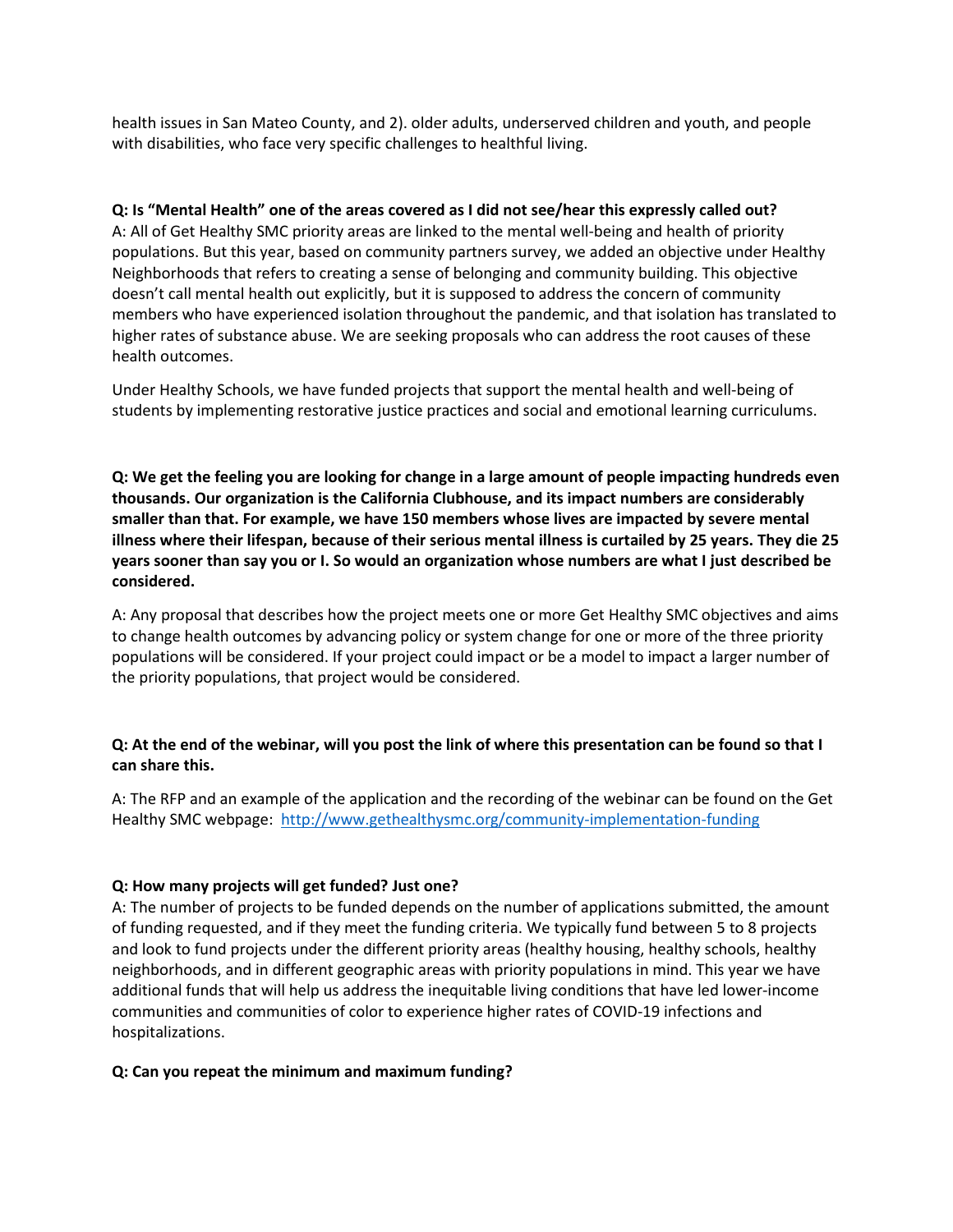A: There is no minimum or maximum funding amount. In the past, we funded projects as small as \$3,000 and funded few bigger projects that went up to \$50,000. The funds are meant to fund several projects to reach more people and places.

#### **Q: Do projects need to have a funding match?**

A: No, there is no match requirement, but we do want to see that the project has additional funding secured to complete the project effectively.

#### **Q: When is the last day to submit additional questions?**

A: The last day to submit questions related to the RFP is November 4th at 5pm. You can submit your questions to Rosa Torpis at [rtorpis@smcgov.org.](mailto:rtorpis@smcgov.org) We will publish the answers on November 5<sup>th</sup> on the Public Purchase website [https://www.publicpurchase.com/gems/login/login.](https://www.publicpurchase.com/gems/login/login)

We are unable to help with technical issues that you may experience with Public Purchase. If you have technical questions related to Public Purchase, you contact them directly via their websit[e https://www.publicpurchase.com/gems/login/login,](https://www.publicpurchase.com/gems/login/login) and we suggest you use the chat tab on the top left corner.

#### **Q: To confirm, this presentation will be available on your website.**

A: The RFP and an example of the application and the recording of the webinar can be found on the Get Healthy SMC webpage:<http://www.gethealthysmc.org/community-implementation-funding>

## **Q: Is there a limit to the number of applications that a city might submit?**

A: No, there are no limits to the number of applications. We want to see that the project meets Get Healthy SMC priority objectives. Make sure you are not duplicating any efforts when you're submitting multiple applications from the same organization.

#### **Q: What is the application deadline?**

A: The application deadline is November 12 at 5pm. Applications and cover letter with organization contacts have to be uploaded on Public Purchase:<https://www.publicpurchase.com/gems/login/login> by 5pm. Once it's 5pm, Public Purchase will not allow you to upload the application materials. We encourage you not to do it at the last minute.

Please take your time to upload your application and cover letter way before the 5pm deadline so you don't have any issues. We cannot accept applications that come after 5pm or applications that come in via email. Applications must be submitted via Public Purchase.

#### **Q: Do applicants receive email notifications about the deadline and posting of responses?**

A: No, they don't. Public Purchase does not send deadline reminders. Applicants have to track this information themselves.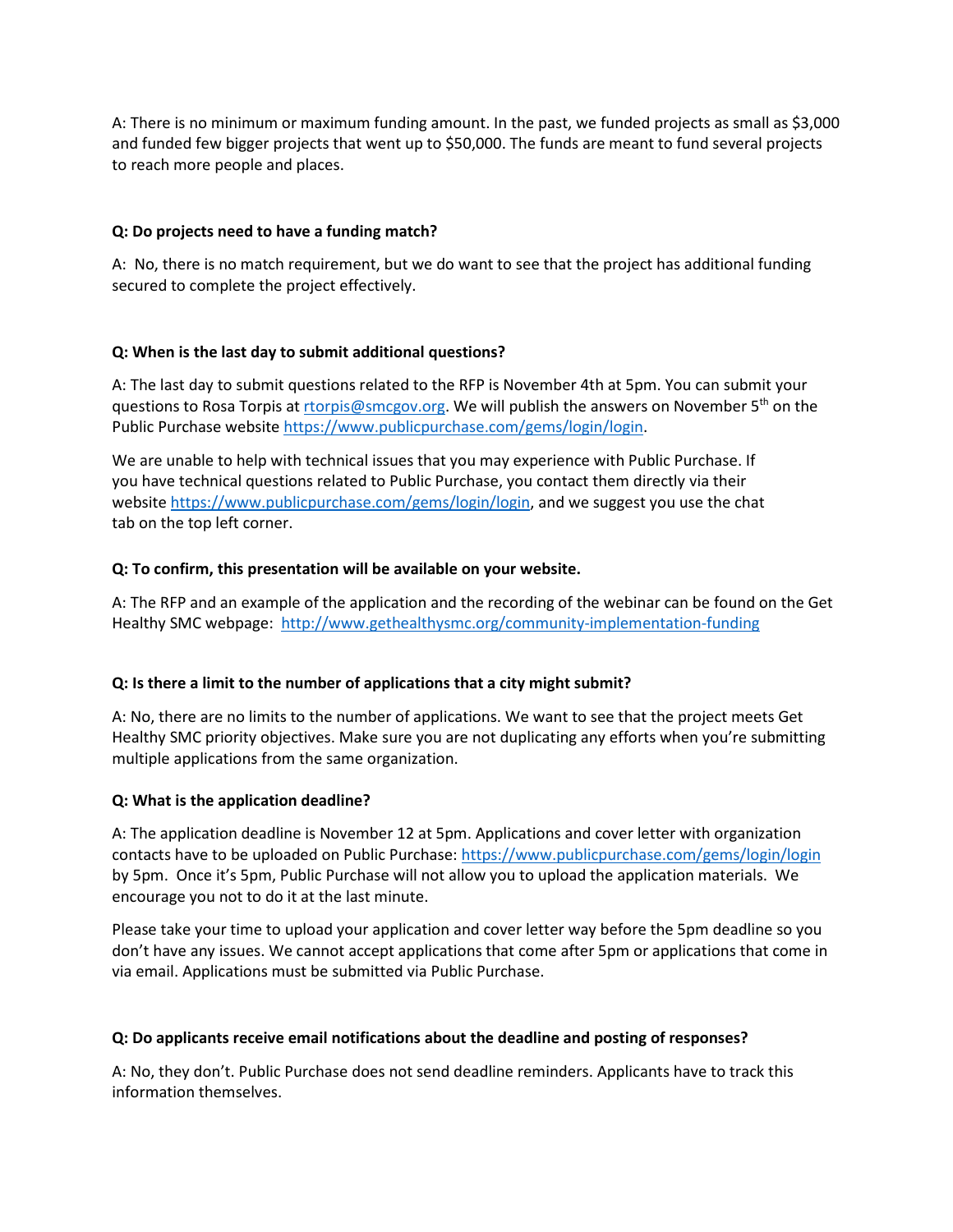#### **Q: Is it possible to look at your example again?**

A: The RFP includes examples of projects funded in the past and types of projects that fit the guidelines of the RFP. However, you are not limited to those examples listed in the RFP. We are seeking projects that meet one or more of our objectives, advance health equity and policy and systems change in one or more of the priority populations, and/or addresses the inequitable living conditions that are leading lower-income and communities of color to experience higher rates of COVID-19 infections and hospitalizations.

#### **Q: I believe you showed an example to do with businesses. Can you please show that one again?**

A: The funded project referred in one of the slides of the [RFP informational webinar](http://www.gethealthysmc.org/community-implementation-funding) addressed one of the objectives under Healthy Economy. It aimed to build the capacity of underrepresented small business in North Fair Oaks to they can be better equipped to deal with the rapid gentrification of their community.

The RFP includes examples of projects funded in the past and types of projects that fit the guidelines of the RFP. However, you are not limited to those examples listed in the RFP. We are seeking projects that meet one or more of our objectives, advance health equity and policy and systems change in one or more of the priority populations, and/or addresses the inequitable living conditions that are leading lower-income and communities of color to experience higher rates of COVID-19 infections and hospitalizations.

#### **Q: Can we see the first slide with the key priorities?**

A: Our [key priorities](http://www.gethealthysmc.org/community-implementation-funding) continue to be the same ones as the ones described in the Get Healthy San Mateo County 2015-2020 strategic plan: Healthy Housing, Healthy Neighborhoods, Healthy Schools and Healthy Economy.

This year we have additional funds that will help us address the inequitable living conditions that have led lower-income communities and communities of color to experience higher rates of COVID-19 infections and hospitalizations.

#### **Q: Can a collaborative of non-profits apply?**

A: Yes. If there is a collaborative application, they will need a lead applicant that is going to be responsible for the contract with San Mateo County Health.

**Q: I want to confirm that we just have to upload the cover letter, the filled-out application, and letters of support in the public purchase "response" section. There is no other online component, correct? During the webinar, it was mentioned that we should have a document detailing authorized contacts, but there already is a contact section in the application that asks for one authorized contact. Should we add more authorized contacts to the contact sheet? If so, how many?**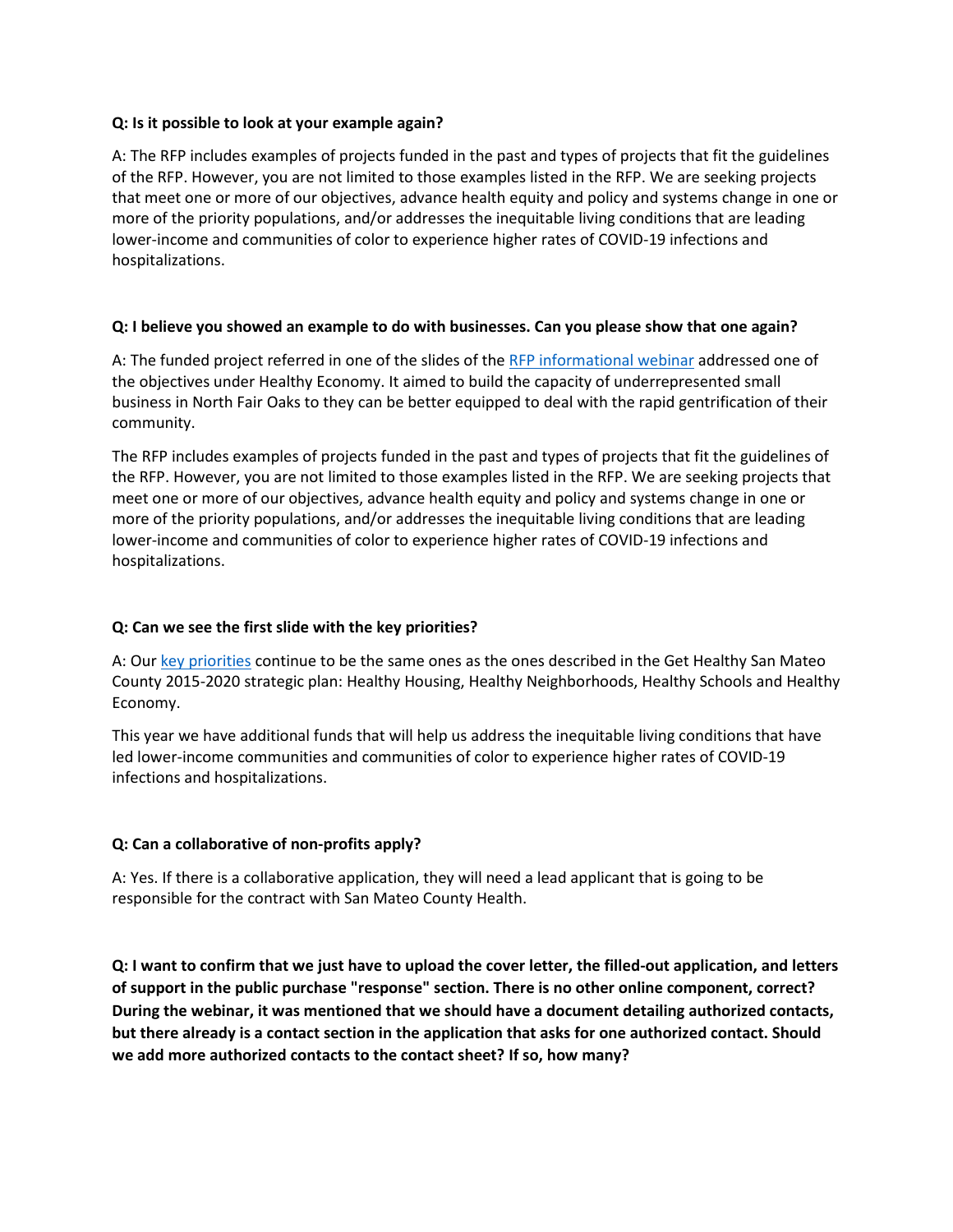A: You are correct. You need to upload the cover letter, the application and letters of support. You can add a separate document with authorized contacts or just complete that information in the application.

**Q: I have a quick question about the RFP. Page 25 of the webinar slides refer to a resource document on the GHSMC website called "Outcomes and Assessment Methods for Policy and System Change Efforts." I haven't been able to find this. Would you be able to send me a link or point me to the section of the website where this document lives?**

A: Here is the link for the document you are looking for on the Get Healthy SMC website: [http://www.gethealthysmc.org/sites/main/files/file-](https://protect-us.mimecast.com/s/edkXCR6KPYcBjBoxtPAP1i)

[attachments/outcomes\\_and\\_assessmentmethods\\_resource.pdf.](https://protect-us.mimecast.com/s/edkXCR6KPYcBjBoxtPAP1i) This document is also linked in the RFP.

# **Q: Would we be able to apply both independently as SYC and together with the WHYI for two separate projects, or is it restricted to only one project?**

A: The same organization can apply for multiple projects under the same Public Purchase account. The organization that applies is the one that will be responsible to enter into a contract with San Mateo County Health should the organization be awarded the funds.

We have posted the recording of our [RFP informational webinar](http://www.gethealthysmc.org/community-implementation-funding) which could help answer some of your questions.

# **Q: The Siena Youth Center is a nonprofit of the St. Francis Center. Could we apply under the St. Francis Center and have SYC be the project, and then apply as SYC with the WHYI collaborative?**

A: The same organization can apply for multiple projects under the same Public Purchase account. The organization that applies is the one that will be responsible to enter into a contract with San Mateo County Health should the organization be awarded the funds.

We have posted the recording of our [RFP informational webinar](http://www.gethealthysmc.org/community-implementation-funding) which could help answer some of your questions.

**Q: One of our community partners, Support Life Foundation, is interested in applying for your 2021 Get Healthy Community Implementation Funding RFP. It appears that they have encountered some issues with the Public Purchase portal.**

## **Faisal from Support Life is cc'd on this email. Could you give him further direction on how they should proceed?**

A: We checked with Public Purchase and the 2021 Get Healthy SMC Community Implementation Funding RFP is accessible.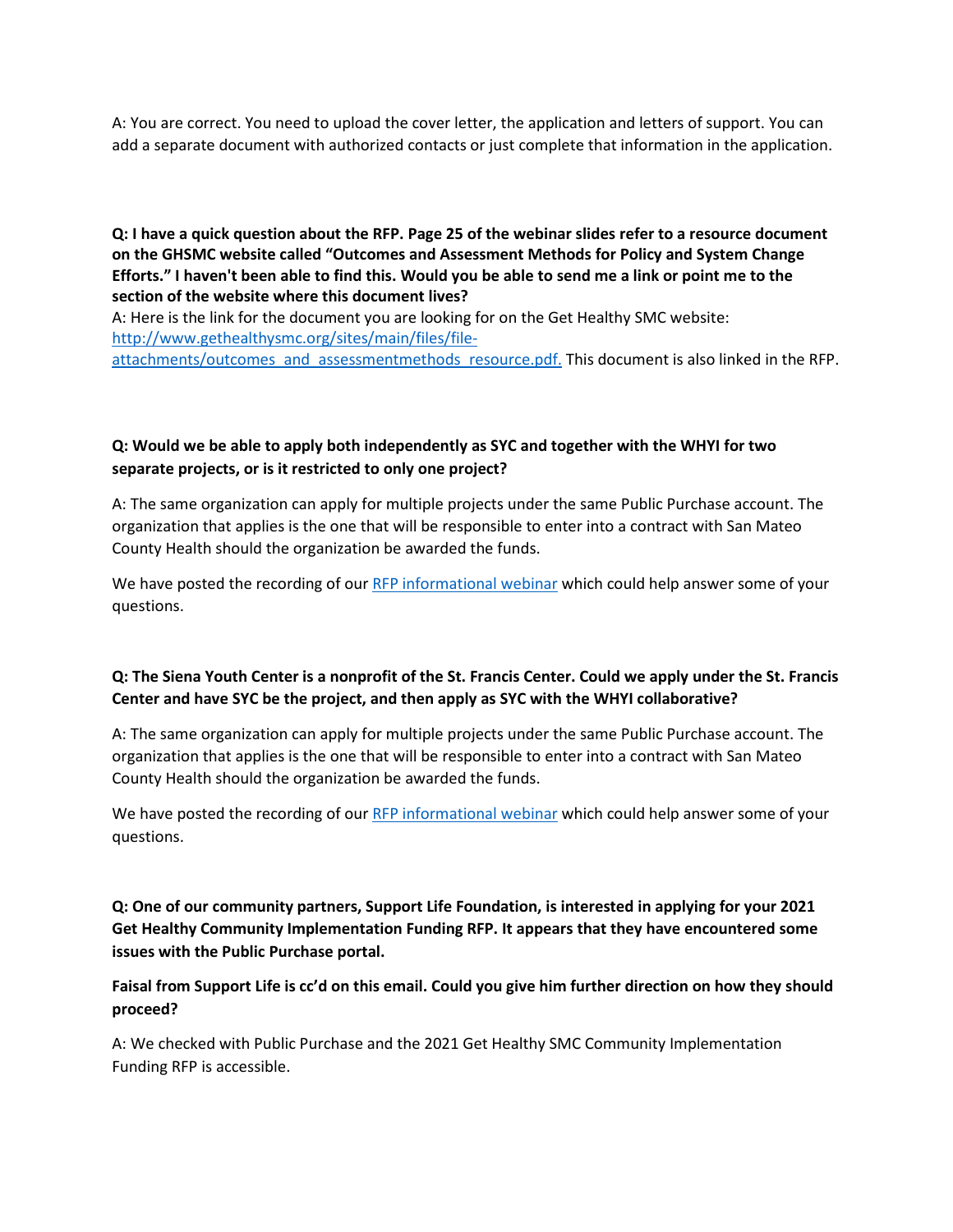We are unable to help with technical issues that you may experience with Public Purchase. If you have technical questions related to Public Purchase, please contact them directly via their website [https://www.publicpurchase.com/gems/login/login,](https://www.publicpurchase.com/gems/login/login) and we suggest you use the chat tab on the top left corner. Please let us know if you don't get and answer by contacting Rosa Torpis at [rtorpis@smcgov.org](mailto:rtorpis@smcgov.org)

**Q: Healthy Cities Tutoring is a non-profit providing one-on-one tutoring free to K-8th grade students in all San Carlos and some Redwood City (RCSD) schools. RCSD would like us to expand to serve more students in high need areas (schools with diverse populations, high % of Free and Reduced Lunch, high % of English Language Learners and newcomer students). Teachers, counselors, and principals refer students who need extra support to our program to be matched with a community volunteer tutor for weekly one-on-one individualized tutoring & mentoring to support their academic progress, engagement in learning, and overall self-esteem. Our tutors increase access to educational resources, help address educational inequities and support their students on average for 2-3 years, some for 5+ years. In addition, we provide tutor training and parent education classes to increase familiarity with schoolwork, games to promote learning, and SEL curriculum. Is the expansion of our services into your target areas eligible for funding? 2021-2022 is our 25th year as a program and 10th year as a nonprofit. We partner with school districts and public charter schools to provide tutoring services. We engage, and train community volunteers aged 14 to 90+ as tutors and recruit at local high schools, businesses, service clubs, places of worship, neighborhood associations, etc. Annually we do a 360 degree evaluation of our services, asking students, parents, teachers, and tutors to assess progress, impact, and overall satisfaction with the program.**

A: We do not fund individual educational classes that do not advance policy and systems change solutions. If they educational trainings are for capacity building of an organization that is seeking a policy and systems change in the long-term to address a health inequity in one or more of the priority populations, then the proposal could be considered.

#### **Q: How many total corner stores are currently in the San Mateo healthy corner store network?**

A: There are 5 stores that are part of San Mateo County's Healthy Retail program.

#### **Q: Are there any specific technical assistance needs that the healthy corner store network has?**

A: Not at this point.

**Q: Would staff that manages the corner store network be interested in direct assistance working with stores or higher-level reviews of program materials such as surveys and marketing materials?**

A: Not at this point.